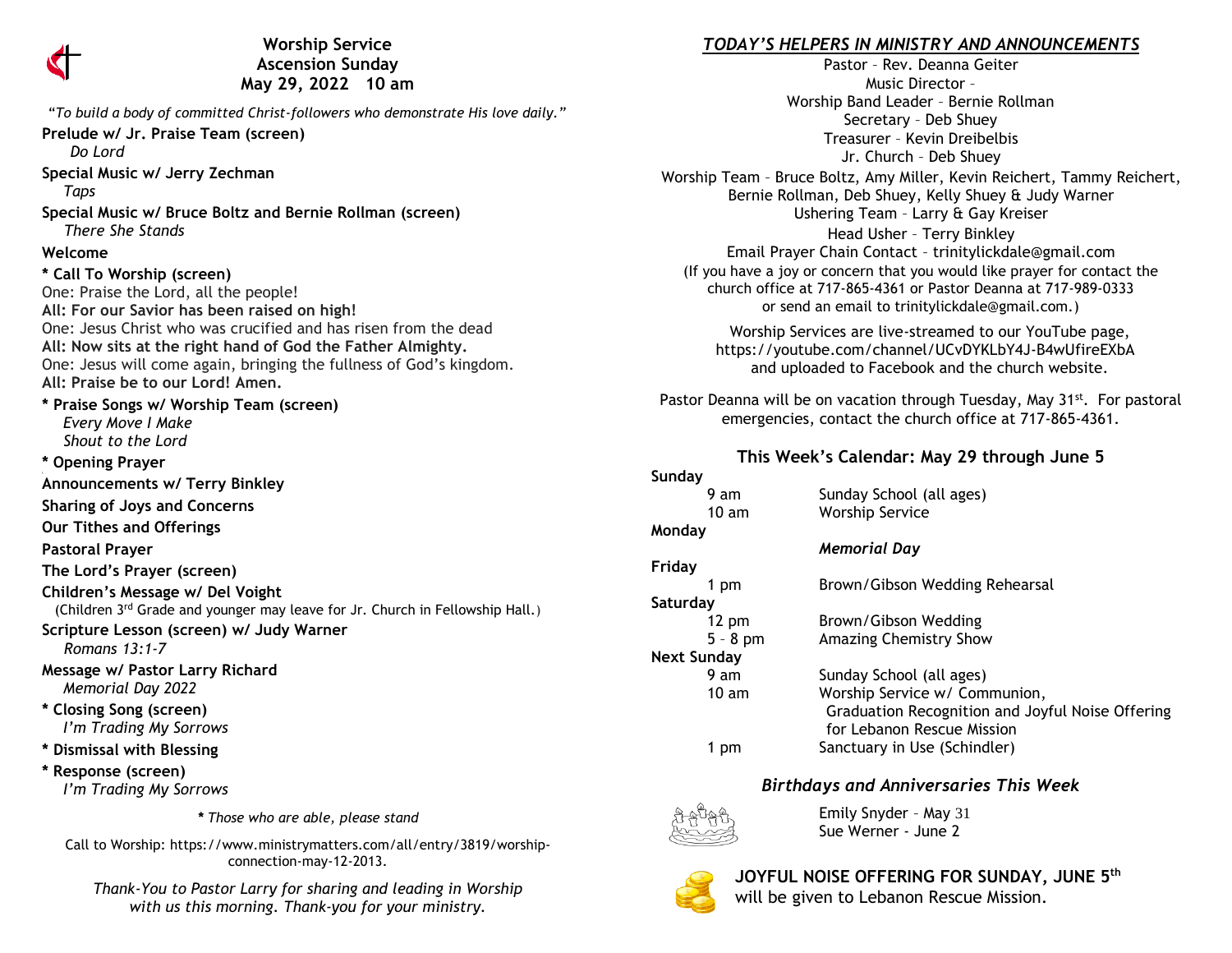

**MINISTRY SIGN-UP** – Sign-up sheets for Greeters, Scripture Readers and Jr. Church Teachers are located on the table in the lobby. *Sign up for a week or so.* --------------------------------------------------------------------------------------------

## **Trinity UMC is looking for a part-time Keyboardist/Pianist**



Applicant should be proficient on playing keyboard instruments. Have the ability to read music and to work with other musicians/vocalists. Be comfortable with Contemporary and Traditional Music/Worship styles. Contact the church for a complete job description at 717-865- 4361 or [trinitylickdale@gmail.com.](mailto:trinitylickdale@gmail.com)



# **Amazing Chemistry Show & Science Experience Saturday, June 4 from 5-8 pm**

*"Free event" for the entire family, but tickets are needed. T*o request tickets (even families from our church) go to [trinityscience6422@gmail.com](mailto:trinityscience6422@gmail.com) or contact *Meredith Rinehart.* --------------------------------------------------------------------------------------------



**RECOGNITION OF GRADUATES FOR 2022-** Sunday, June 5th at the Worship Service. We will recognize and celebrate our High School and College Graduates of 2022.

-------------------------------------------------**-------------------------------------------**

**NL UMC FOOD DISTRIBUTION** - Saturday, June 11<sup>th</sup> at 1 pm (while supplies last) in the parking lot at Jonestown UMC. -------------------------------------------------**-------------------------------------------**

**FAMILY MOVIE NIGHT - Saturday, June 11<sup>th</sup> at 6:30 pm in the Sanctuary.** Our movie will be "*God's Country*". --------------------------------------------------------------------------------------------

## **MONUMENTAL VBS "Celebrating God's Greatness"**



**June 27 to July 1 6:30—8:30 pm 3 years old thru completed 6th grade**

At VBS, we will go off-road for adventures through the colorful canyons and trails of God's great outdoors. By exploring God's awesomeness, kids form a rock-solid faith for the road ahead! Registration paperwork is on

the table in the lobby and on the church website. Questions or to volunteer, see Gay Kreiser or Deb Shuey.

-------------------------------------------------------------------------------------------- **SUMMER CHURCH CAMP -** Start picking your Summer Church Camp Adventure. Brochures for Gretna Glen Camp are available in the lobby. The church will pay half the fee for one camp for any child/youth from Trinity who attends. Need help selecting a camp for your child, see Sheila Seaman or Pastor Deanna.